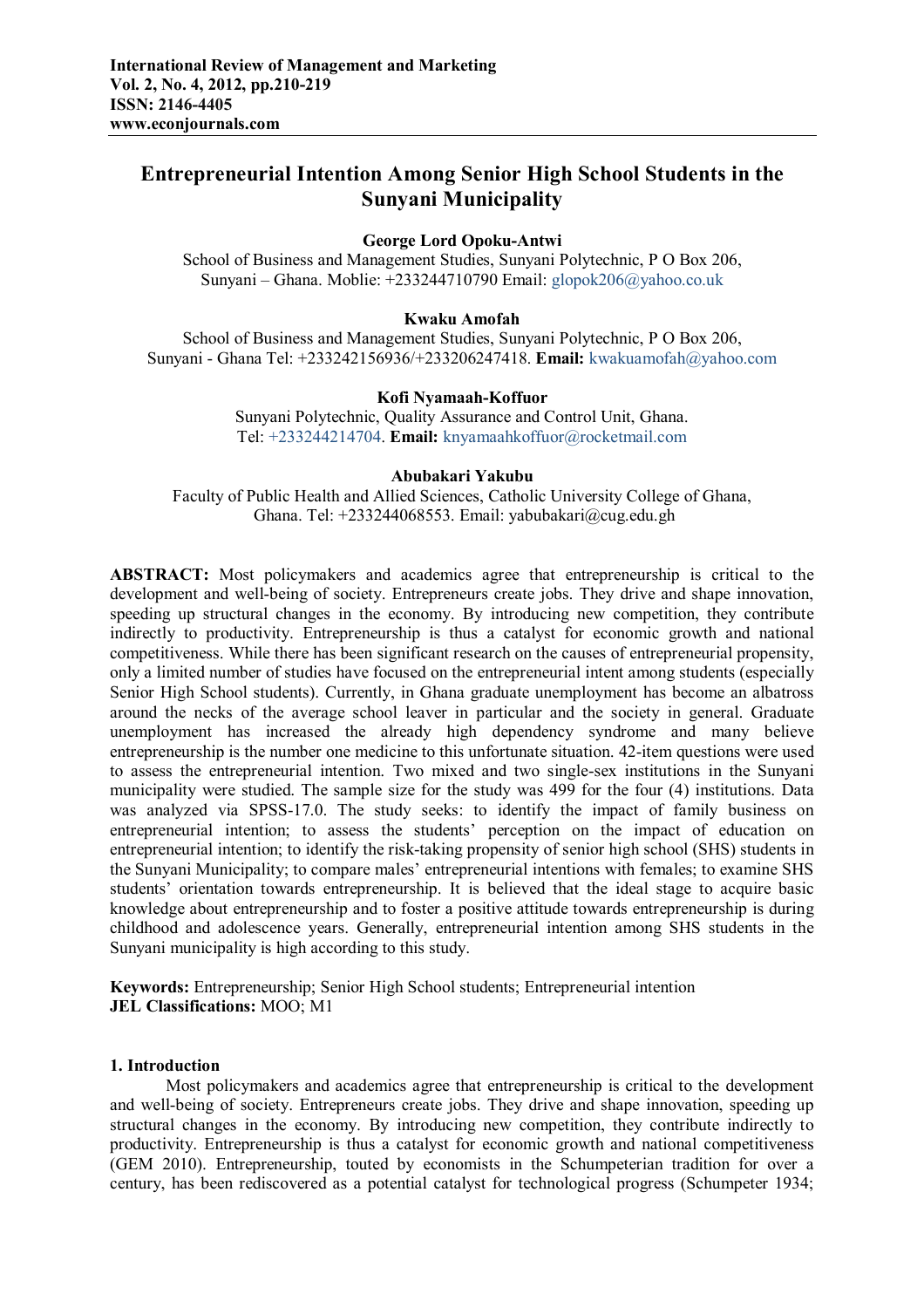Baumol 1986). It is becoming increasingly clear that economic policy reforms in Ghana cannot be successful without strengthening entrepreneurship.

Well endowed with natural resources, Ghana has attained the middle lower income status. Gold, timber, and cocoa production and recently crude oil are major sources of foreign exchange but Ghana remains heavily dependent on international financial and technical assistance; and this dependency has consistently featured in the country's Annual Budget statement.

While there has been significant research on the causes of entrepreneurial propensity (Learned, 1992; Brandstatter, 1997, cited in Amofah, 2006), only a limited number of studies have focused on the entrepreneurial intent among students (especially SHS students).

Ghana is currently in a crossroad, as graduate unemployment has become an albatross around the necks of the average school leaver in particular and the government in general. Graduate unemployment has increased the already high dependency syndrome and it is believed that entrepreneurship is the number one medicine to this unfortunate situation. Thus Ghana's prosperity is highly dependent on a dynamic entrepreneurship sector. As the Bible puts it, 'Train up a child the way he should go and when he grows he will not depart from it'.

## **The study sought;**

- i. To identify the impact of family business on entrepreneurial intention
- ii. To assess the students' perception with respect to the impact of education on entrepreneurial intention
- iii. To identify the risk-taking propensity of SHS students in the Sunyani Municipality
- iv. To compare males' entrepreneurial intentions with females'
- v. To examine SHS students' orientation towards entrepreneurship

## **Hypotheses on Entrepreneurial Intention**

It is hypothesized in the study that:

 $H_1$ : The level of interest in entrepreneurship in males is higher than females.

H2: Students with a family background in starting business are more likely to be interested in entrepreneurship.

H3: Single-sex institutions are more entrepreneurial than mixed institutions.

H4: School Prefects are more entrepreneurial than Non-Prefects

# **2. Literature Review**

According to Bird (1988) intentions models that focus on attitudes and their antecedents have been proposed to better explain the entrepreneurial process. Davidson (1995) cited in Amofah (2006) related personal variables including age, gender, education, vicarious experience and experiences of change to a variety of attitudes that influenced conviction and entrepreneurial intentions.

Entrepreneurship development in primary and secondary schools has received growing attention (Kourilsky, 1995) because students have expressed a desire to participate in, entrepreneurship education programs. It is believed that the ideal stage to acquire basic knowledge about entrepreneurship and to foster a positive attitude towards entrepreneurship is during childhood and adolescence years (Filion, 1994). Recognizing that starting a business is an intentional act holds substantial implications for this study because intentions models offer an opportunity to increase one's ability to explain and predict entrepreneurial activity.

Intentions are also an unbiased predictor of action (Bagozzi et al., 1989), even where time lags exist. A strong intention to start a business result in an eventual attempt, even if immediate circumstances such as marriage, child bearing, finishing school, a lucrative or rewarding job, or earthquakes dictate a long delay. Subsequently, if the entrepreneurial intention is known, then perhaps some structures can be put in place for their dreams to be materialised.

Understanding intentions helps researchers and theoreticians to understand related phenomena. These include: what triggers opportunity scanning, the sources of ideas for a business venture, and how the venture ultimately becomes a reality. Intention models can describe how entrepreneurial training moulds intentions in subsequent venture creation.

Promoting entrepreneurial intentions by promoting public perceptions of feasibility and desirability is not just desirable; promoting entrepreneurial intentions is also thoroughly feasible.

In less developed countries, the encouragement of entrepreneurial activities is recommended as a way to stimulate economic growth (Harper, 1991). Consequently, national incentive and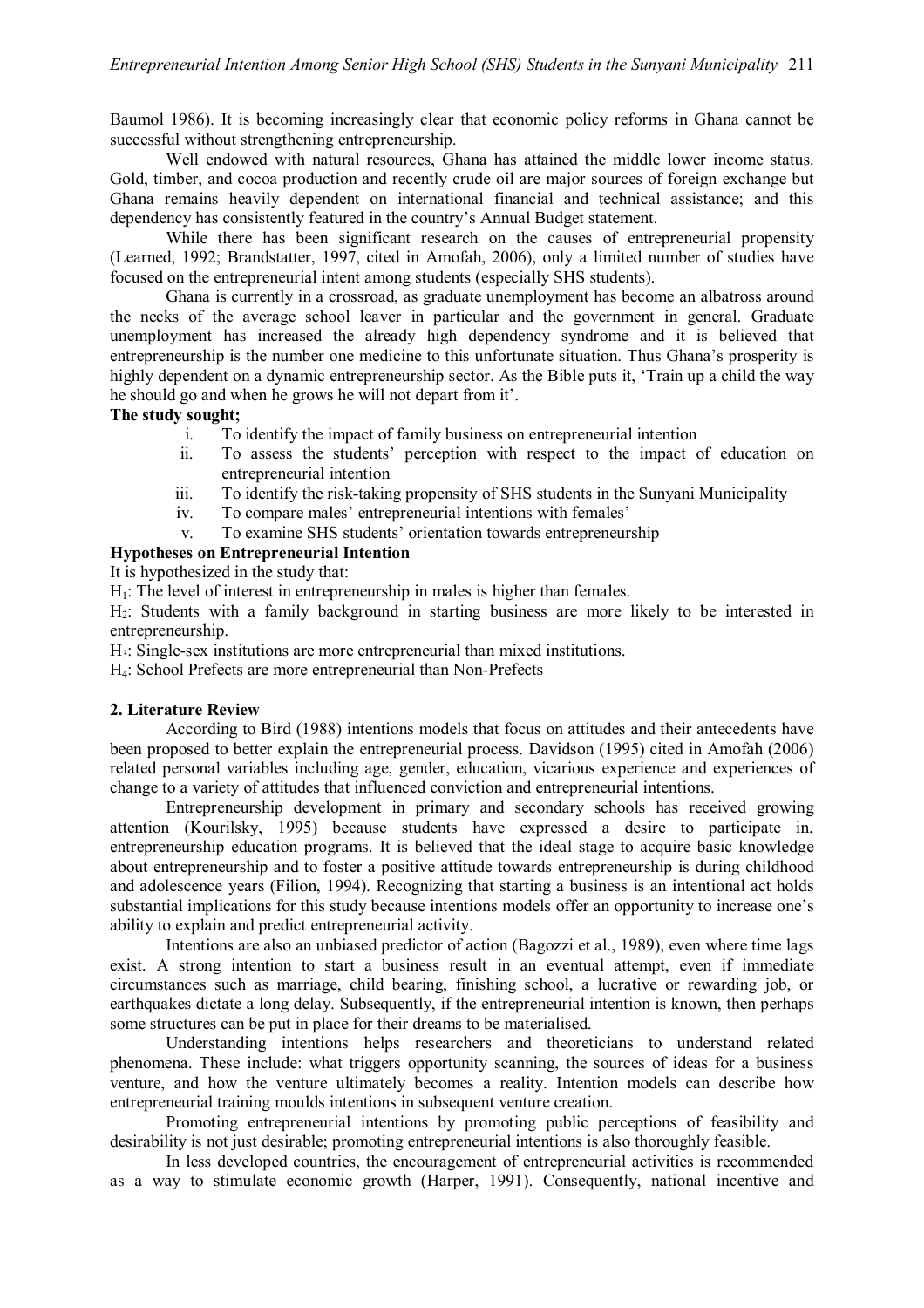education programs designed to stimulate new venture development have been instituted by the governments of a large number of Asian and Latin American countries as well as in the transition economies of Central and Eastern Europe (Gibb, 1993). Ghana obviously needs to learn something from these economies.

#### **3. Methodology**

# **3.1. Research Setting**

The Brong Ahafo Region, formerly a part of the Ashanti Region, was created in April 1959. It covers an area of 39,557 square kilometres and shares boundaries with the Northern Region to the north, the Ashanti and Western Regions to the south, the Volta Region to the east, the Eastern Region to the southeast and La Cote d'Ivoire to the west. It has 22 administrative districts, with Sunyani as the regional capital. Sunyani municipality has 8 Senior High Schools and 2 vocational and technical institutions. But the student population of the 8 SHS would be approximately 7000.

### **3.2. Research Design**

A recognizance tour was done among the 8 SHS institutions in the Suyani municipality and 4 were randomly selected. A descriptive approach was used to describe in detail the analysis and presentation of results of the study.

## **3.3. Sampling procedure**

The stratified sampling technique was used to group the institutions into mixed and single sex. This was to ensure that different institutions that exist in the municipality were included in the study. The students in the four institutions formed the sampling unit for this study. The target population was the students in the 8 institutions in the Suyani municipality. The survey population for the study was drawn from a list of institutions in Brong Ahafo region of Ghana which were obtained from the Ghana Education Service and this constituted the sampling frame from which the study population was obtained.

The stratified sampling technique was used to select the sample size because the population consisted of a number of subgroups that differed in their characteristics. Thus, in order to obtain an adequate sample, a multi-stage sampling procedure was used. At the first stage, the stratified sampling technique was used to categorise the institutions into mixed and single-sex institutions. At the second stage of sampling, two mixed and two single-sex organisations were randomly selected from the sampling frame. Stage three of the sampling involved random selection of the students from each institution. The total population for the 4 institutions for the study was given as follows; Twene Amanfo SHS -1500, Sunyani Senior High School-1943, St James Seminary-750 and Notre Dame Girls SHS-579. The sample size of 499 respondents was purposefully selected from the 4772 students to specifically provide information that would be relevant to the data collection. Out of the total respondents of 499 respondents, the breakdown was as follows; 105 students from Twene Amanfo SHS, 188 students from SUSEC, 108 students from Saint James Seminary and 98 from Notre Dame Girls.

#### **3.4. Data collection tool**

A questionnaire was the only tool which was used to collect data and the design of the questionnaire was preceded by a critical theoretical review on theories of entrepreneurial intention. The questionnaire instrument was pre-tested to determine the attitudes and behaviour of respondents toward the structuring and wording of questions and also to find out whether the questionnaire items would be able to bring forth the required responses.

## **3.5. Fieldwork**

Access to the research sites is one of the ethical requirements which often receive insufficient attention in research. In Ghana, institutions have specific regulations which govern the conduct of research and the release of information to non-employees. Thus, permission to study the organisations was sought from the school authorities, and approval was given. To ensure confidentiality and avoid being ridiculed by colleagues for giving certain information, and one's answer influencing the other, the authors personally supervised the exercise by promoting independent responses. The authors did field editing by checking that all questions were answered and clearly marked.

#### **3.6. Self-administered questionnaire**

This method was used to elicit information relevant to the study from students because they were educated and could read, understand and respond to the questions. The questionnaires were hand-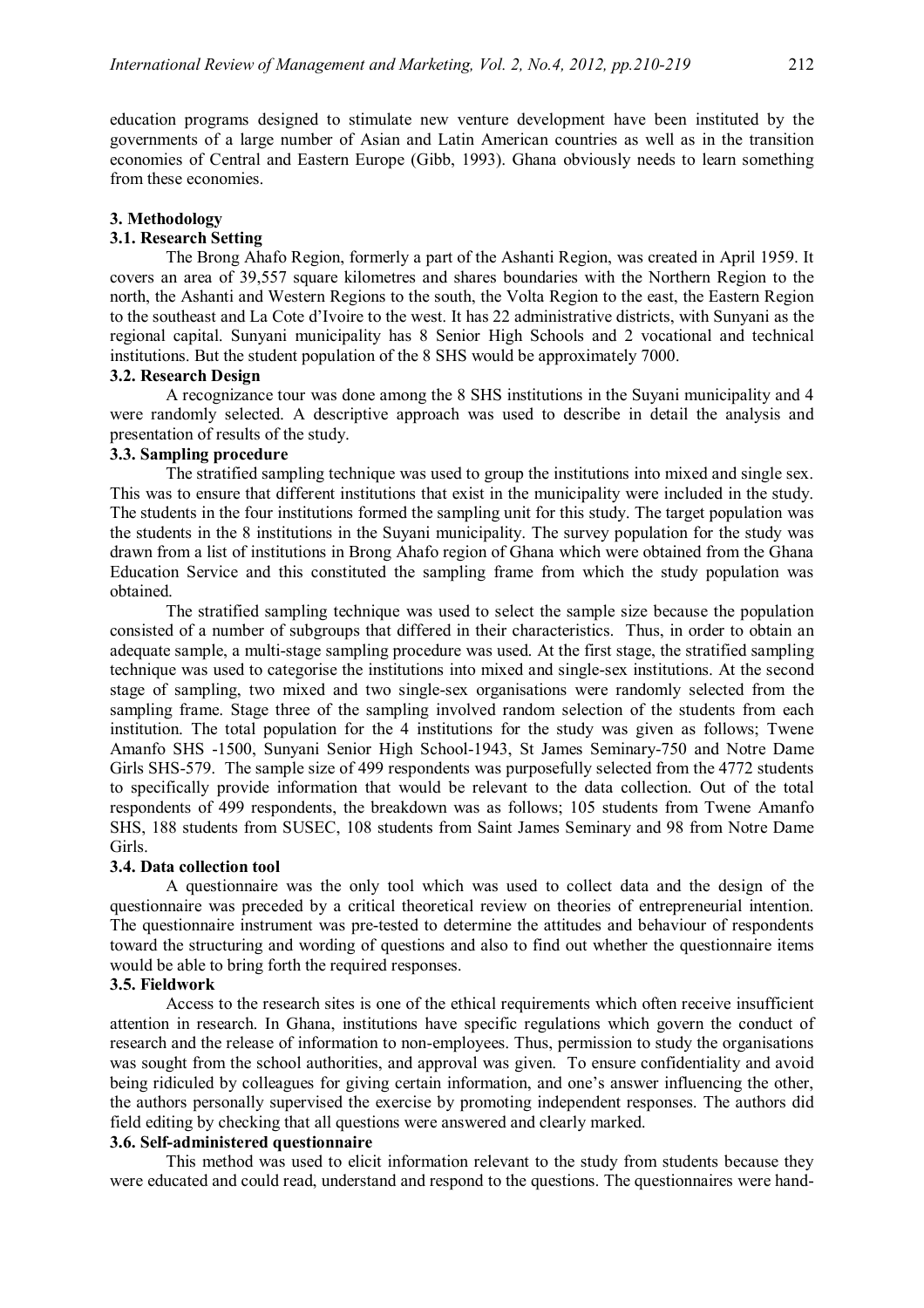delivered which enabled the exact respondents to receive and fill them out appropriately. In addition, the method gave respondents a high degree of confidence and a sense of privacy.

## **3.7. Data Analysis**

This consisted of editing and data entry. All the items in the questionnaire were coded after the office editing. The SPSS for Windows software was used to key in the data. The computer editing was done as soon as the keying of the data was completed. Due to the nature of the variables (nominal values), descriptive analysis was the main tool used for the interpretation of data. The analysis and presentation of results showed absolute figures of respondents with the corresponding percentages in brackets.

## **4. Results and Testing of Hypotheses**

Table 1 shows the breakdown and the distribution of respondents by Institutions, departments, programme, year, gender and position. The table did not show the breakdown of respondents by age group because the average age was 18 years.

| <b>GENDER</b>               | <b>FREQUENCY</b> | <b>PERCENT</b>   |
|-----------------------------|------------------|------------------|
| Male                        | 293              | 58.7             |
| Female                      | 206              | 41.3             |
| Total                       | 499              | 100.0            |
|                             |                  |                  |
| <b>INSTITUTION</b>          |                  |                  |
| Twene Amanfo                | 105              | 21.0             |
| <b>SUSEC</b>                | 188              | 37.7             |
| <b>Saint James Seminary</b> | 108              | 21.6             |
| Notre Dame Girls SHS        | 98               | 19.6             |
| Total                       | 499              | 100.0            |
|                             |                  |                  |
| <b>PROGRAMME</b>            |                  |                  |
| Science                     | 115              | 23.0             |
| <b>Visual Arts</b>          | 27               | $\overline{5.4}$ |
| <b>Business</b>             | 146              | 29.3             |
| Home Economics              | 40               | 8.0              |
| <b>VOTEC</b>                | $\overline{31}$  | $\overline{6.2}$ |
| General Arts                | 118              | 23.6             |
| Agric                       | 22               | 4.4              |
| Total                       | 499              | 100.0            |
|                             |                  |                  |
| <b>YEAR</b>                 |                  |                  |
| $\overline{2}$              | 104              | 20.8             |
| $\overline{\mathbf{3}}$     | 89               | 17.8             |
| $\overline{4}$              | 306              | 61.3             |
| Total                       | 499              | 100.0            |
|                             |                  |                  |
| <b>POSITION</b>             |                  |                  |
| Prefects                    | 253              | 50.7             |
| Non-Prefects                | 246              | 49.3             |
| Total                       | 499              | 100.0            |

**Table 1. Demographic Characteristics of Respondents**

Source: Field Survey, October 2011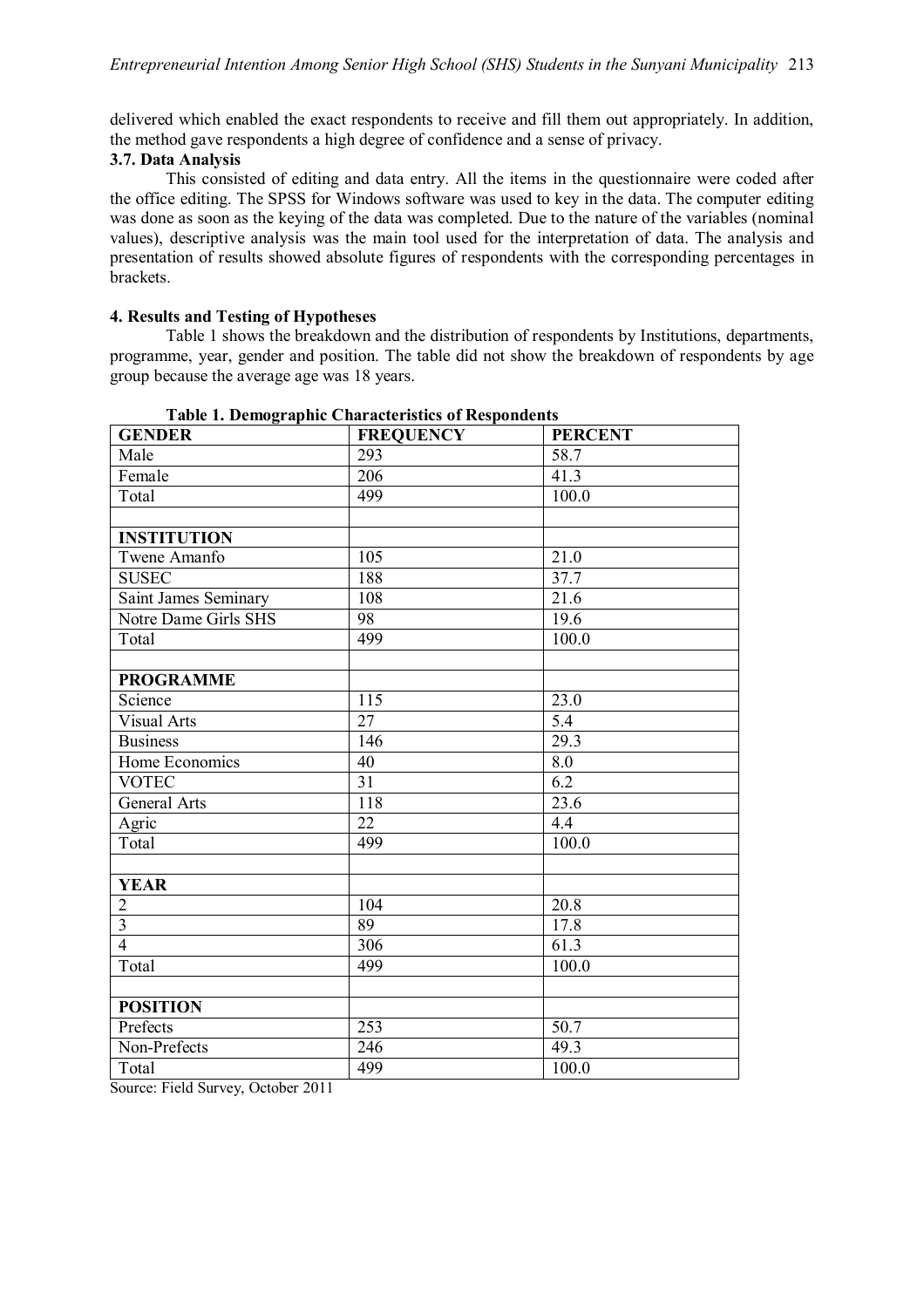| <b>Table 2. Locus of Control Scale</b>                                                            |                                                                                               |                                                                                  |                |                           |  |  |  |  |
|---------------------------------------------------------------------------------------------------|-----------------------------------------------------------------------------------------------|----------------------------------------------------------------------------------|----------------|---------------------------|--|--|--|--|
|                                                                                                   | Whether or not I am successful in life depends mostly on my ability<br>1.                     |                                                                                  |                |                           |  |  |  |  |
|                                                                                                   | <b>Disagree</b>                                                                               | Uncertain                                                                        | Agree          | Total                     |  |  |  |  |
| Male                                                                                              | 48 (16.4%)                                                                                    | 36 (12.3%)                                                                       | 209 (71.3%)    | $293(100.0\%)$            |  |  |  |  |
| Female                                                                                            | $27(13.1\%)$                                                                                  | 31 $(15.0\%)$                                                                    | 148 $(71.8\%)$ | 206 (100.0%)              |  |  |  |  |
| Total                                                                                             | 75 (15.0%)                                                                                    | 67 $(13.4\%)$                                                                    | 357 (71.5%)    | 499 $(100.0\%)$           |  |  |  |  |
| I feel that what happens in my life is mostly determined by people in<br>2.<br>powerful positions |                                                                                               |                                                                                  |                |                           |  |  |  |  |
|                                                                                                   | Uncertain<br>Total<br>Disagree<br>Agree                                                       |                                                                                  |                |                           |  |  |  |  |
| Male                                                                                              | 162 (55.3%)                                                                                   | 63 (21.5%)                                                                       | 68 (23.2%)     | 293 (100.0%)              |  |  |  |  |
| Female                                                                                            | 128 (62.1%)                                                                                   | 40 (19.4%)                                                                       | 38 (18.4%)     | 206 (100.0%)              |  |  |  |  |
| Total                                                                                             | 75 (15.0%)                                                                                    | $67(13.4\%)$                                                                     | 357 $(71.5\%)$ | 499 (100.0%)              |  |  |  |  |
|                                                                                                   | 3.                                                                                            |                                                                                  |                |                           |  |  |  |  |
|                                                                                                   | My success depends on whether I am lucky enough to be in the right place<br>at the right time |                                                                                  |                |                           |  |  |  |  |
|                                                                                                   | Disagree                                                                                      | Uncertain                                                                        | Agree          | Total                     |  |  |  |  |
| Male                                                                                              | 94 (32.1%)                                                                                    | 50 (17.1%)                                                                       | 149 (50.9%)    | 293 (100.0%)              |  |  |  |  |
| Female                                                                                            | 72 (35.0%)                                                                                    | 38 (18.4%)                                                                       | 96 (46.6%)     | 206 (100.0%)              |  |  |  |  |
| Total                                                                                             | 166 (33.3%)                                                                                   | 88 (17.6%)                                                                       | 245 (49.1%)    | $\overline{499}$ (100.0%) |  |  |  |  |
|                                                                                                   | 4.                                                                                            | To a great extent my life is controlled by accidental happenings                 |                |                           |  |  |  |  |
|                                                                                                   | Disagree                                                                                      | Uncertain                                                                        | Agree          | Total                     |  |  |  |  |
| Male                                                                                              | 163 (55.6%)                                                                                   | 82 (28.0%)                                                                       | 48 (16.4%)     | 293 (100.0%)              |  |  |  |  |
| Female                                                                                            | 119 (57.8%)                                                                                   | 54 (26.2%)                                                                       | 33 $(16.0\%)$  | 206 (100.0%)              |  |  |  |  |
| Total                                                                                             | 282 (56.5%)                                                                                   | 136 (27.3%)                                                                      | 81 (16.2%)     | 499 (100.0%)              |  |  |  |  |
|                                                                                                   | 5.                                                                                            | When I get what I want, it is usually because I am lucky                         |                |                           |  |  |  |  |
|                                                                                                   | Disagree                                                                                      | Uncertain                                                                        | Agree          | Total                     |  |  |  |  |
| Male                                                                                              | $\overline{158}$ (53.9%)                                                                      | 56 (19.1%)                                                                       | 79 (27.0%)     | 293 (100.0%)              |  |  |  |  |
| Female                                                                                            | 84 (40.8%)                                                                                    | 41 (19.9%)                                                                       | 81 (39.3%)     | 206 (100.0%)              |  |  |  |  |
| Total                                                                                             | 242 (48.5%)                                                                                   | 97 (19.4%)                                                                       | 160 $(32.1\%)$ | $\overline{499}$ (100.0%) |  |  |  |  |
|                                                                                                   | My life is determined by my own actions<br>6.                                                 |                                                                                  |                |                           |  |  |  |  |
|                                                                                                   | <b>Disagree</b>                                                                               | Uncertain                                                                        | Agree          | Total                     |  |  |  |  |
| Male                                                                                              | 30 (10.2%)                                                                                    | $23(7.8\%)$                                                                      | 240 (81.9%)    | 293 (100.0%)              |  |  |  |  |
| Female                                                                                            | $20(9.7\%)$                                                                                   | $17(8.3\%)$                                                                      | 169 (82.0%)    | 206 (100.0%)              |  |  |  |  |
| Total                                                                                             | 50 (10.0%)                                                                                    | 40 $(8.0\%)$                                                                     | 409 (82.0%)    | 499 (100.0%)              |  |  |  |  |
|                                                                                                   | 7.                                                                                            | When I get what I want, it is usually because I worked hard for it               |                |                           |  |  |  |  |
|                                                                                                   | Disagree                                                                                      | Uncertain                                                                        | Agree          | Total                     |  |  |  |  |
| Male                                                                                              | 44 (15.0%)                                                                                    | 38 (13.0%)                                                                       | 211 (72.0%)    | 293 (100.0%)              |  |  |  |  |
| Female                                                                                            | 32 (15.5%)                                                                                    | 24 (11.7%)                                                                       | 150 (72.8%)    | 206 (100.0%)              |  |  |  |  |
| Total                                                                                             | 76 (15.2%)                                                                                    | 62 $(12.4\%)$                                                                    | 361 (72.3%)    | $\overline{499}$ (100.0%) |  |  |  |  |
|                                                                                                   | I feel in control of my life<br>8.                                                            |                                                                                  |                |                           |  |  |  |  |
|                                                                                                   | Disagree                                                                                      | Uncertain                                                                        | Agree          | Total                     |  |  |  |  |
| Male                                                                                              | 58 (19.8%)                                                                                    | 58 (19.8%)                                                                       | $177(60.4\%)$  | 293 (100.0%)              |  |  |  |  |
| Female                                                                                            | 52 (25.2%)                                                                                    | 43 (20.9%)                                                                       | 111 (53.9%)    | 206 (100.0%)              |  |  |  |  |
| Total                                                                                             | $110(22.0\%)$                                                                                 | 101 $(20.2\%)$                                                                   | 288 (57.7%)    | 499 (100.0%)              |  |  |  |  |
|                                                                                                   | 9.                                                                                            | Success in business is mostly a matter of luck                                   |                |                           |  |  |  |  |
|                                                                                                   | Disagree                                                                                      | Uncertain                                                                        | Agree          | Total                     |  |  |  |  |
| Male                                                                                              | 158 (53.9%)                                                                                   | 72 (24.6%)                                                                       | 63 (21.5%)     | 293 (100.0%)              |  |  |  |  |
| Female                                                                                            | 104 (50.5%)                                                                                   | 43 (20.9%)                                                                       | 59 (28.6%)     | $206(100.0\%)$            |  |  |  |  |
| Total                                                                                             | 262 (52.5%)                                                                                   | $115(23.0\%)$                                                                    | $122(24.4\%)$  | 499 (100.0%)              |  |  |  |  |
|                                                                                                   |                                                                                               | 10. It is not wise for me to plan too far ahead, because things turn out to be a |                |                           |  |  |  |  |
|                                                                                                   | matter of bad fortune                                                                         |                                                                                  |                |                           |  |  |  |  |
|                                                                                                   | Disagree                                                                                      | Uncertain                                                                        | Agree          | Total                     |  |  |  |  |
| Male                                                                                              | 173 (59.0%)                                                                                   | 57 (19.5%)                                                                       | 63 (21.5%)     | 293 (100.0%)              |  |  |  |  |
| Female                                                                                            | 131 (63.6%)                                                                                   | 39 (18.9%)                                                                       | 36 (17.5%)     | 206 (100.0%)              |  |  |  |  |
| Total                                                                                             | 304 (60.9%)                                                                                   | 96 (19.2%)                                                                       | 99 (19.8%)     | 499 (100.0%)              |  |  |  |  |
| $E_{\rm{a}}$ and $\Omega_{\rm{a}}$                                                                | $\begin{array}{c}\n\lambda & \lambda \\ \lambda & \lambda\n\end{array}$                       |                                                                                  |                |                           |  |  |  |  |

# **Table 2. Locus of Control Scale**

Source: Field Survey, October 2011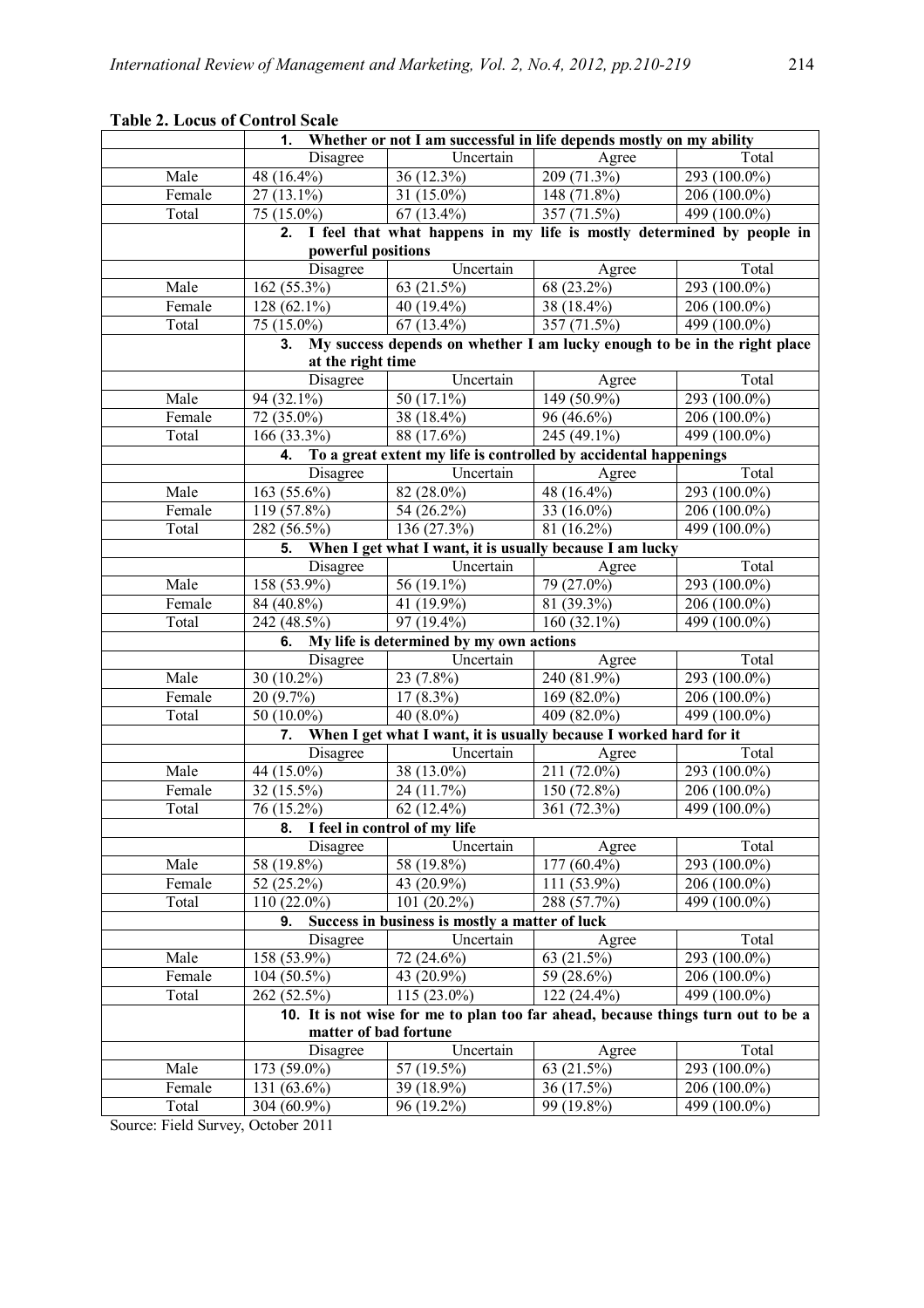| I often surprise people with my new and different ideas |                                                     |                                                               |  |  |  |
|---------------------------------------------------------|-----------------------------------------------------|---------------------------------------------------------------|--|--|--|
|                                                         | <b>Frequency</b>                                    | Percent                                                       |  |  |  |
| Disagree                                                | 55                                                  | 11.0                                                          |  |  |  |
| Neither agree                                           | 79                                                  | 15.8                                                          |  |  |  |
| Agree                                                   | 365                                                 | 73.1                                                          |  |  |  |
| Total                                                   | 499                                                 | 100                                                           |  |  |  |
|                                                         | People often ask me for help in creative activities |                                                               |  |  |  |
| Disagree                                                | 84                                                  | 16.8                                                          |  |  |  |
| Neither agree                                           | 86                                                  | 17.2                                                          |  |  |  |
| Agree                                                   | 329                                                 | 65.9                                                          |  |  |  |
| Total                                                   | 499                                                 | 100                                                           |  |  |  |
|                                                         |                                                     | I obtain more satisfaction from mastering a skill than coming |  |  |  |
| up with a new                                           |                                                     |                                                               |  |  |  |
| Disagree                                                | 172                                                 | 34.5                                                          |  |  |  |
| Neither agree                                           | 116                                                 | 23.2                                                          |  |  |  |
| Agree                                                   | 211                                                 | 42.3                                                          |  |  |  |
| Total                                                   | 499                                                 | 100                                                           |  |  |  |
| I prefer work that requires original thinking           |                                                     |                                                               |  |  |  |
| Disagree                                                | 84                                                  | 16.8                                                          |  |  |  |
| Neither agree                                           | 95                                                  | 19.0                                                          |  |  |  |
| Agree                                                   | 320                                                 | 64.1                                                          |  |  |  |
| Total                                                   | 499                                                 | 100                                                           |  |  |  |

# **Table 3. Innovativeness Scale**

Source: Field Survey, October 2011

# **Table 4. Entrepreneurship and Education**

|                      | My school teaches students about<br>entrepreneurship and starting a<br>business |                |              | Entrepreneurship can be developed<br>through education |       |                |                |        |
|----------------------|---------------------------------------------------------------------------------|----------------|--------------|--------------------------------------------------------|-------|----------------|----------------|--------|
|                      | Yes                                                                             | N <sub>0</sub> | Dont<br>know | Total                                                  | Yes   | N <sub>o</sub> | Dont<br>know   | Total  |
| Twene                | 67                                                                              | 19             | 19           | 105                                                    | 99    | 6              | $\overline{0}$ | 105    |
| Amanfo<br><b>SHS</b> | 63.8%                                                                           | 18.1%          | 18.1%        | 100.0%                                                 | 94.3% | 5.7%           | $.0\%$         | 100.0% |
| <b>SUSEC</b>         | 133                                                                             | 35             | 20           | 188                                                    | 168   | 13             | $\tau$         | 188    |
|                      | 70.7%                                                                           | 18.6%          | 10.6%        | 100.0%                                                 | 89.4% | 6.9%           | 3.7%           | 100.0% |
| Saint                | 60                                                                              | 35             | 13           | 108                                                    | 102   | $\overline{4}$ | 2              | 108    |
| James                | 55.6%                                                                           | 32.4%          | 12.0%        | $100.0\%$                                              | 94.4% | 3.7%           | $1.9\%$        | 100.0% |
| Seminary             |                                                                                 |                |              |                                                        |       |                |                |        |
| Notre                | 66                                                                              | 25             | $\tau$       | 98                                                     | 85    | 7              | 6              | 98     |
| Dame                 | 67.3%                                                                           | 25.5%          | 7.1%         | 100.0%                                                 | 86.7% | 7.1%           | 6.1%           | 100.0% |
| Girls<br><b>SHS</b>  |                                                                                 |                |              |                                                        |       |                |                |        |
| Total                | 326                                                                             | 114            | 59           | 499                                                    | 454   | 30             | 15             | 499    |
|                      | 65.3%                                                                           | 22.8%          | 11.8%        | 100.0%                                                 | 91.0% | $6.0\%$        | 3.0%           | 100.0% |

Source: Field Survey, October 2011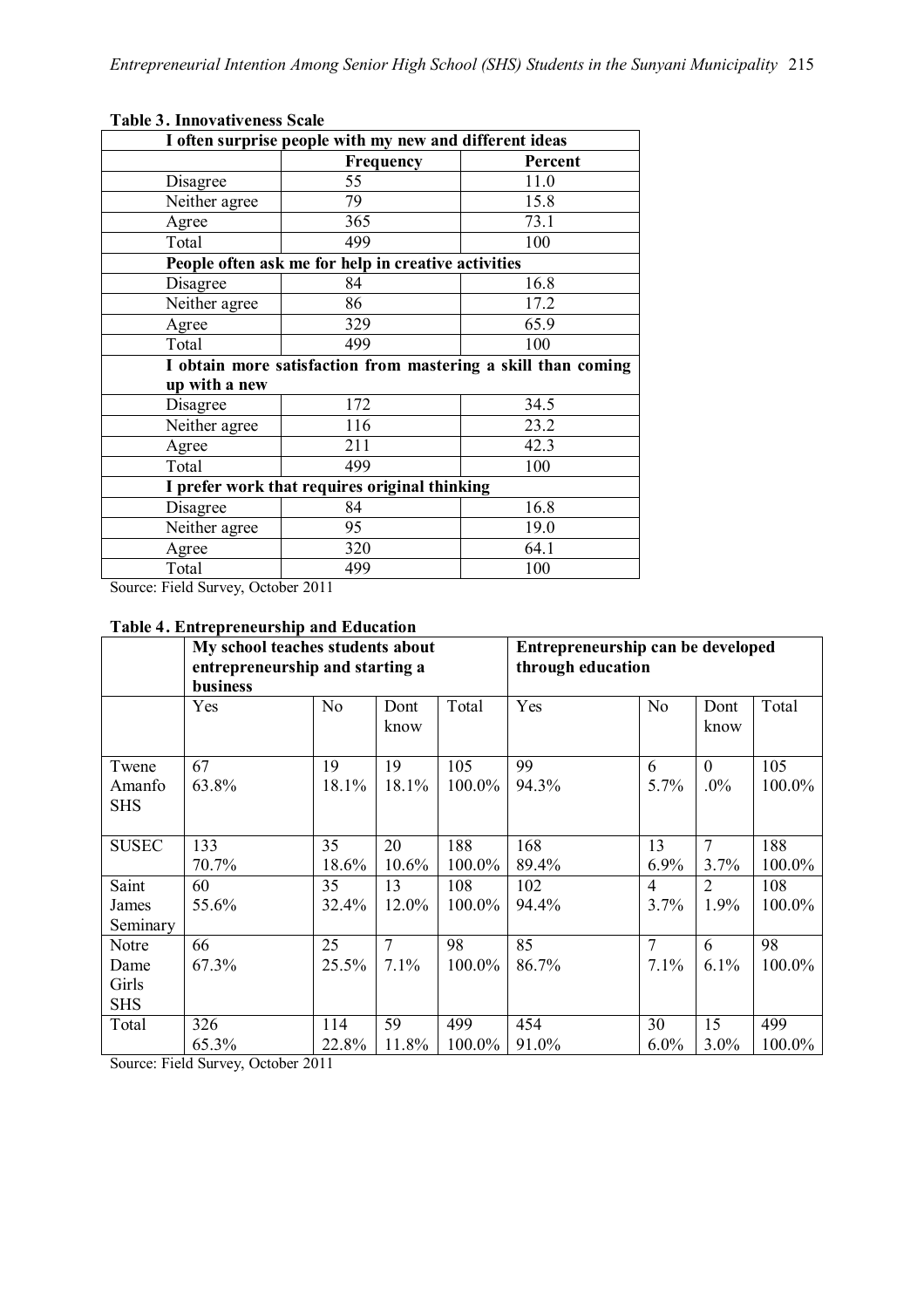|              | I will do very well in fairly difficult task relating to my study |                                                     |       |                  |  |  |  |  |
|--------------|-------------------------------------------------------------------|-----------------------------------------------------|-------|------------------|--|--|--|--|
|              | Disagree                                                          | Neither agree<br>nor disagree                       | Agree | Total            |  |  |  |  |
| Male         | 39                                                                | $\overline{71}$                                     | 183   | 293              |  |  |  |  |
|              | 13.3%                                                             | 24.2%                                               | 62.5% | 100.0%           |  |  |  |  |
| Female       | 30                                                                | 33                                                  | 143   | 206              |  |  |  |  |
|              | 14.6%                                                             | 16.0%                                               | 69.4% | 100.0%           |  |  |  |  |
| <b>Total</b> | 69                                                                | 104                                                 | 326   | 499              |  |  |  |  |
|              | 13.8%                                                             | 20.8%                                               | 65.3% | 100.0%           |  |  |  |  |
|              |                                                                   | I will try hard to improve on past work performance |       |                  |  |  |  |  |
| Male         | 29                                                                | 21                                                  | 243   | 293              |  |  |  |  |
|              | 9.9%                                                              | 7.2%                                                | 82.9% | 100.0%           |  |  |  |  |
| Female       | $\overline{15}$                                                   | $\overline{7}$                                      | 184   | $\overline{206}$ |  |  |  |  |
|              | 7.3%                                                              | 3.4%                                                | 89.3% | 100.0%           |  |  |  |  |
| <b>Total</b> | 44                                                                | 28                                                  | 427   | 499              |  |  |  |  |
|              | 8.8%                                                              | 5.6%                                                | 85.6% | 100.0%           |  |  |  |  |
|              |                                                                   | I will try hard to perform better than my friends   |       |                  |  |  |  |  |
| Male         | 26                                                                | 23                                                  | 244   | 293              |  |  |  |  |
|              | 8.9%                                                              | 7.8%                                                | 83.3% | 100.0%           |  |  |  |  |
| Female       | 14                                                                | $\overline{13}$                                     | 179   | $\overline{206}$ |  |  |  |  |
|              | 6.8%                                                              | 6.3%                                                | 86.9% | 100.0%           |  |  |  |  |
| <b>Total</b> | 40                                                                | 36                                                  | 423   | 499              |  |  |  |  |
|              | 8.0%                                                              | 7.2%                                                | 84.8% | 100.0%           |  |  |  |  |

# **Table 5. Need for Achievement Scale**

Source: Field Survey, October 2011

Majority of the respondents 353(70.7%) of the respondents perceived an entrepreneur to be a person who owned a small business; 36(7.2%) -A manager of a large corporation; 7(1.4%) - a government official running a regulatory agency; 63(12.6) -some /combination/all; 40(8) -none of the above.

Majority-340 (68.1%) of the respondents was of the opinion that money is the main motivator for entrepreneurs and although money is the main factor that drives entrepreneurs to act, but in fact the most important in business is the idea. Ideas lead to creating the product and sales of this good make profit.

### **6. Discussion**

# **Students' perception on the impact of education on entrepreneurial intention**

Walstad (1998) argues that the impact of entrepreneurship education has been recognized as one of the crucial factors that help youths to understand and foster an entrepreneurial attitude. Many researchers, academics and commentators on entrepreneurship now say the 'nature versus nurture debate is over' and that entrepreneurship can be a learned set of competences and this certainly poses a new challenge to individuals follow their apparent desire to run their own business stakeholders in the educational sector (Bolton and Thompson, 2004). It is refreshing to note that majority (91.0%) of the respondents were of the opinion that entrepreneurship could be developed through education. Also,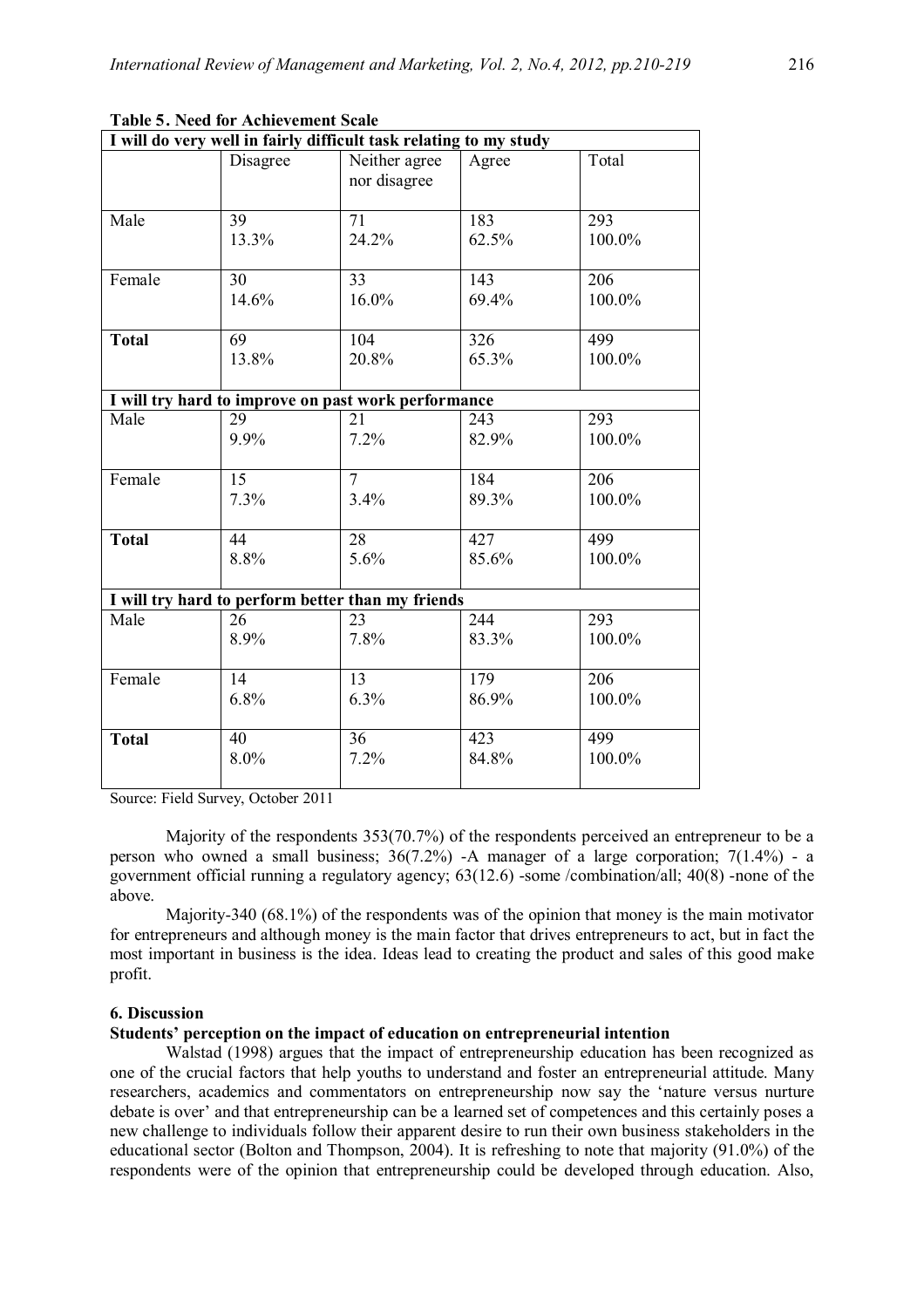65.3% of the respondents indicated that their various schools taught them about entrepreneurship (refer to Table 4).

|                                                               |           | Degree<br>ΟĪ |                    |
|---------------------------------------------------------------|-----------|--------------|--------------------|
|                                                               | Value     | Freedom      | Significance value |
| Pearson Chi-Square                                            | 14.711(a) |              |                    |
| $\sim$<br>$\mathbf{r}$ 11 $\alpha$<br>2011<br>$\sim$ $\sim$ 1 |           |              |                    |

| Table 6. H3: Single-sex institutions are more entrepreneurial than mixed institutions. |  |
|----------------------------------------------------------------------------------------|--|
|----------------------------------------------------------------------------------------|--|

Source: Field Survey, October 2011

Entrepreneurship swing between single sex students and mix schools favoured the single sex schools. A test of which group will be more willing to take risk of doing their own business proved that the single sex students were in favour of doing their own business. The study conducted a hypothesis to ascertain which category will be willing to venture against those who will not. At 5% significance level, the data supported at 3 degrees freedom that the single sex schools would be more willing compared to the mixed sex schools. This is indicated in the Table 6 showing 0.1 as the significance level which is greater than 0.05 used to test the hypothesis. The risk-taking variable was used because it is one of the essential features of entrepreneurial characteristics and consequently of entrepreneurial education. The issue of risk is central to the study of entrepreneurial behaviour and performance, but risk-taking propensity does not distinguish between successful and unsuccessful entrepreneurs (Brockhaus, 1980).

| Table 7. H4: School Prefects are more entrepreneurial than Non-Prefects |  |
|-------------------------------------------------------------------------|--|
|-------------------------------------------------------------------------|--|

|                                                                          |       | Degree<br>ot |                    |
|--------------------------------------------------------------------------|-------|--------------|--------------------|
|                                                                          | Value | Freedom      | Significance value |
| Pearson Chi-Square                                                       | 0.820 | ∸            | 0.66               |
| $\sim$<br>$-1$ $-1$ $-1$<br>$\sim$ $\sim$ $\sim$<br>$\sim$ $\sim$ $\sim$ |       |              |                    |

Source: Field Survey, October 2011

The study also assessed the relationship between student leaders and their desire to be entrepreneurs. The data indicated by frequency that most student leaders in school are willing to take up initiatives after school. A further, test on the significance of this assertion was conducted using the chi-square test at 5% significance level and the results showed at 2 degrees of freedom that there was correlation between leaders and non-student leaders. A computed 0.66 significance level supported the hypothesis that prefects in SHS are more likely to take initiatives as entrepreneurs compared to those who do not take up any leadership position whiles in school.

## **Family business and entrepreneurship**

**Table 8. H2: Students with a family background in starting business are more likely to be interested in entrepreneurship**

|                    |                        | ot<br>Degree |              |
|--------------------|------------------------|--------------|--------------|
|                    | Value                  | Freedom      | Significance |
| Pearson Chi-Square | .125<br>$\overline{ }$ |              | 0.129        |

Source: Field Survey, October 2011

A test of the relationship between entrepreneurial acumen and family business was further conducted using a chi-square test at 4 degrees of freedom and 5% significance level. The results can be interpreted thus; given a test at 5% significance level if  $p_{\text{computed}} < p$  – value (0.05) the data failed to support the null hypothesis and if it is greater the data would have supported the null hypothesis. In this study the result computed a p - value of 0.13 (table above) which is far greater than 5 percent (0.05), it can thus be concluded that the data supported the hypotheses that the students whose families own business are more inclined to entrepreneurship compared to the folks whose families do not own business. Studies examining the impact of family background on entrepreneurship have explored the extent to which having a parent who is self-employed can affect entrepreneurial propensity in offspring (Cooper and Dunkleburg 1987; Davidsson, 1995). Growing up in a family business should provide dramatic developmental influences. A family firm should strongly influence its family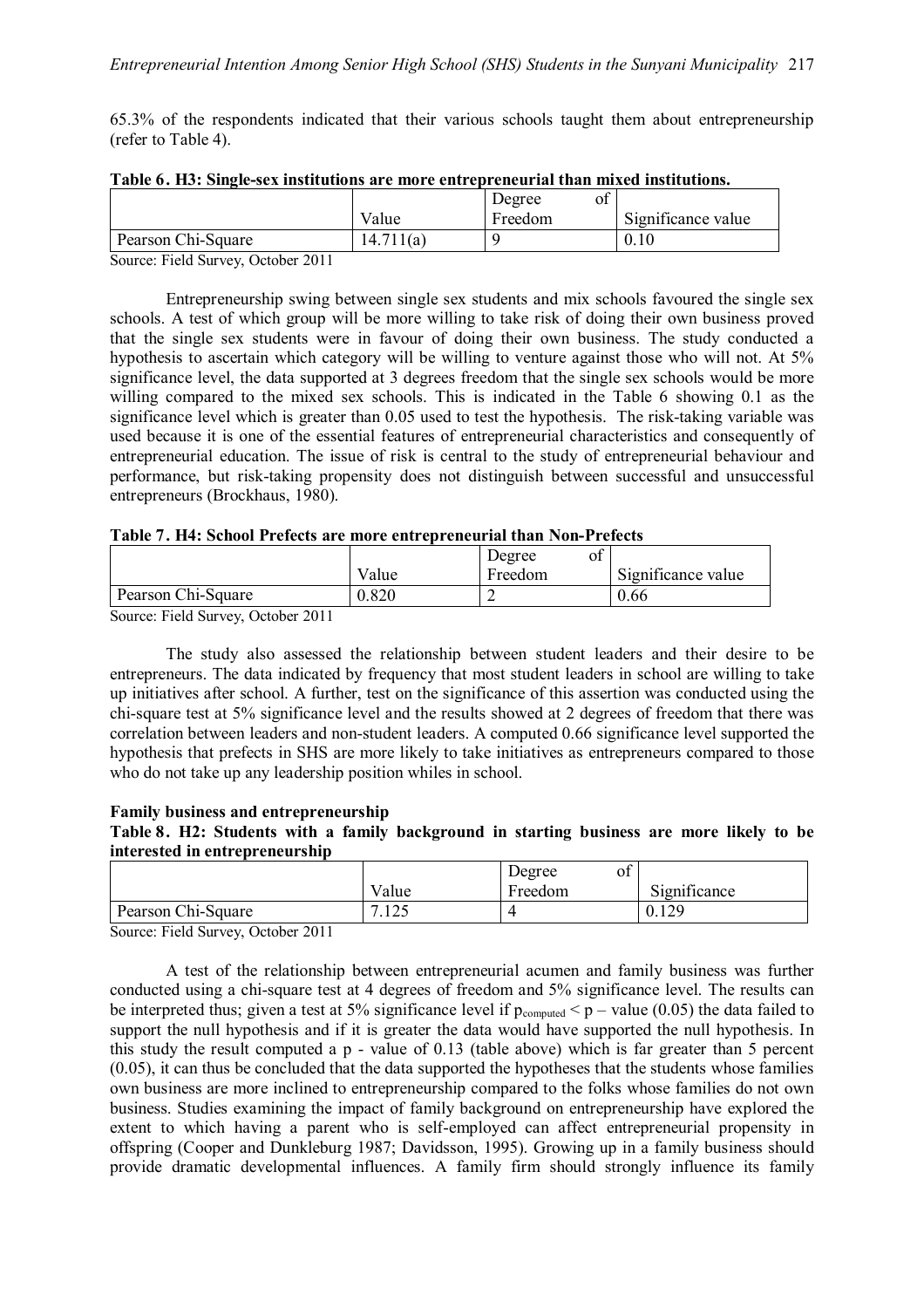members, especially children, in their perceptions of entrepreneurship and could shape their career plans (Katz, 1992).

| Table 2, 111, The level of filterest in entrepreneurship in males is higher than remales. |                        |    |                            |                                |    |                            |  |
|-------------------------------------------------------------------------------------------|------------------------|----|----------------------------|--------------------------------|----|----------------------------|--|
|                                                                                           | Managing a new company |    |                            | <b>Starting a new business</b> |    |                            |  |
|                                                                                           | Value                  | Df | Asymp. Sig.<br>$(2-sided)$ | Value                          | Df | Asymp. Sig.<br>$(2-sided)$ |  |
| Pearson Chi-Square                                                                        | 1.884(a)               |    | 0.597                      | 2.019(a)                       |    | 0.364                      |  |

# **Males' entrepreneurial intentions with females Table 9. H1: The level of interest in entrepreneurship in males is higher than females.**

Source: Field Survey, October 2011

A test of the relationship between gender and entrepreneurial insight was conducted using a chi-square test at 3 degrees of freedom and 5% significance level. The results revealed that, there was a significant relationship between gender and respondents' quest to be entrepreneurs. The data in this study showed a p - value of 0.13 (Table 9) which is far greater than 5 percent (0.05), the results can thus be interpreted that the data supported the hypotheses that the males students in SHS are more predispose to entrepreneurship compared to the feminine counterparts, and will be willing to venture into new business compared to their female folks. To support this assertion, a further test on starting a new business indicated that the males in SHS will be more willing to start their own businesses compared to the females. This is consistent with a study by Amofah (2006) that students who reported higher entrepreneurial intentions tended to be males rather than females. Males were more likely than females to be potential entrepreneurs as well as risk takers. However, according to GEM (2010), women's participation in entrepreneurship relative to men ranges from a ratio of 120:100 in Ghana.

## **Need For Achievement and Entrepreneurial Intention**

The personality trait theory (Kristiansen and Indarti, 2004) suggests individuals with a high need for achievement have a strong desire to be successful and are thus more likely to behave entrepreneurially as a consequence (McClelland, 1961). A correct response in this variable means the individual has the following qualities: forward looking, self sufficient, optimistic rather than pessimistic, task orientated, results orientated, restless and energetic, self confident, persistent and determined, dedication to completing a task; and as depicted on Table 5, it can be said the SHS students have these qualities.

## **Locus of Control and Entrepreneurial Intention**

According to Hisrich and Peters (1998), locus of control should be understood as an attribute indicating the sense of control that a person has over life. Peoples with internal locus of control often are more achievement oriented than those with external locus of control. To determine the degree to which respondents perceive success and failure as being contingent on his or her personal initiatives, a ten item scale adapted from Rotter (1996) and providing a three structured choices: Agree, Neither Agree nor Disagree, Disagree, of which respondents were to indicate the extent to which they agree or disagree. It could be deduced from the study (see Table 2) that the respondents registered a positive score on this scale ie: take advantage of opportunities, discount fate, make their own luck, self confident, believe in controlling their own destiny, equate results with effort, and show considerable determination. It should be noted that the Red indicates a negative (wrong) response and Blue indicates a positive (right) response.

#### **Innovativeness**

Innovation is one of the enduring characteristics of entrepreneurs (McClelland, 1987). To determine the degree of innovativeness seven items scale adapted from Jackson Personality Inventory as found in Jackson (1994) was used, as to the extent to which respondents agree or disagree. Generally, the SHS students are highly innovative as indicated on Table 3.

#### **7. Conclusion and Recommendation**

The research findings are interesting, revealing and promising, and contain several implications and food for thought for policy-makers and stakeholders as a whole.

Based on the findings it can be concluded that the general entrepreneurial intention among SHS students in the Sunyani municipality is high and encouraging. However, further studies can be